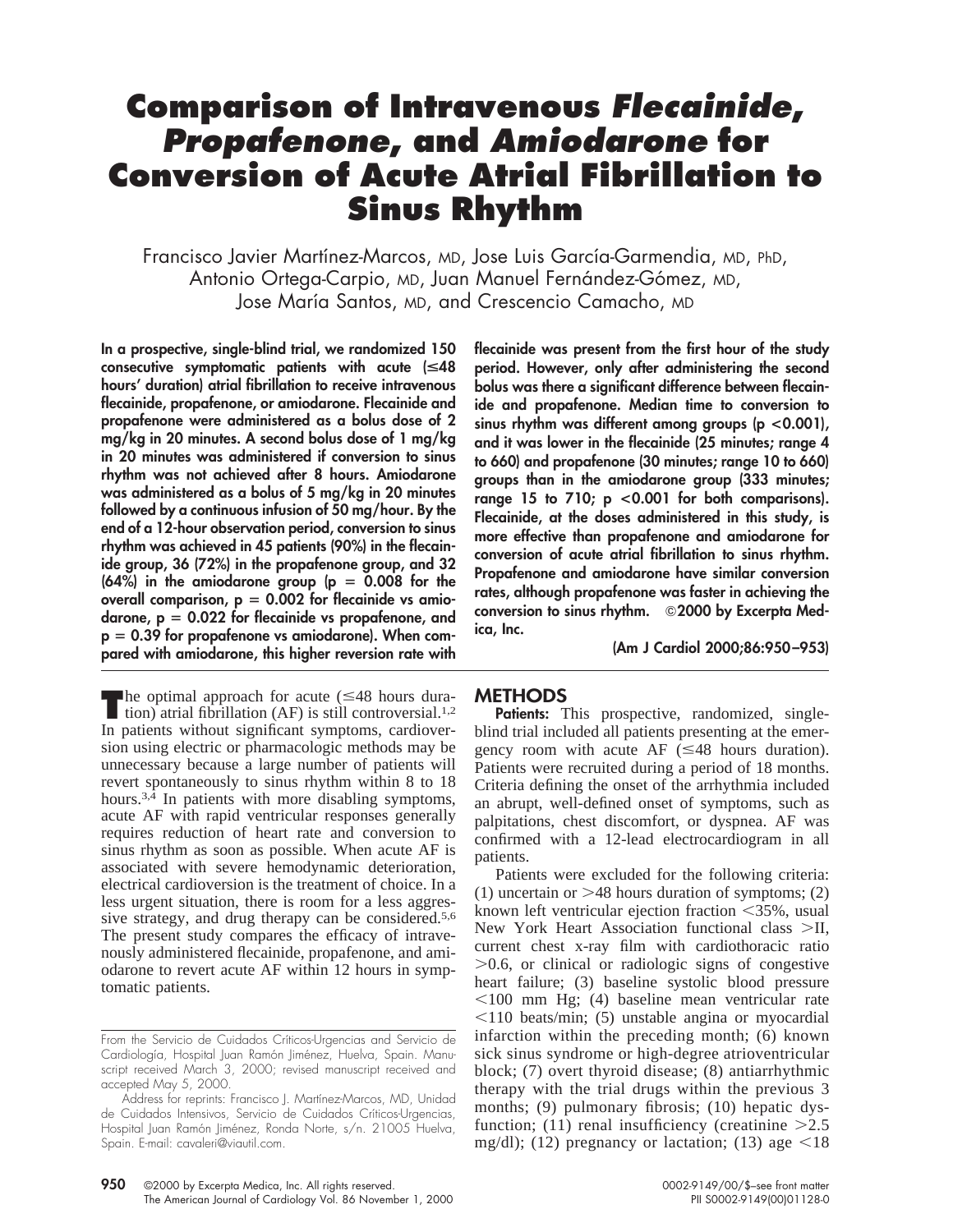| TABLE 1 Clinical Characteristics of Patients in Each Study<br>Group                                                                          |                                                                                      |                                                                                      |                                                                                      |
|----------------------------------------------------------------------------------------------------------------------------------------------|--------------------------------------------------------------------------------------|--------------------------------------------------------------------------------------|--------------------------------------------------------------------------------------|
|                                                                                                                                              | Amiodarone<br>$(n = 50)$                                                             | Propafenone<br>$(n = 50)$                                                            | Flecainide<br>$(n = 50)$                                                             |
| Age (yrs)<br>Men<br>Weight (kg)<br>Duration of atrial<br>fibrillation (h)<br>Systemic hypertension<br>Pulmonary disease<br>Paroxysmal atrial | $62 \pm 14$<br>24 (48%)<br>$75 \pm 12$<br>$5(1-48)$<br>27 (54%)<br>1(2%)<br>22 (44%) | $62 \pm 11$<br>20 (40%)<br>$78 \pm 13$<br>$6(1-48)$<br>30 (60%)<br>3(6%)<br>29 (58%) | $57 \pm 14$<br>26 (52%)<br>$78 \pm 11$<br>$7(1-33)$<br>27 (54%)<br>1(2%)<br>24 (48%) |
| fibrillation<br>Previous cardiac<br>therapy                                                                                                  | 8 (16%)                                                                              | 10 (20%)                                                                             | 14 (28%)                                                                             |
| Digoxin<br>Calcium antagonist<br>$\beta$ blocker<br>Sotalol                                                                                  | 2(4%)<br>4 (8%)<br>$0(0\%)$<br>2(4%)                                                 | 2(4%)<br>4 (8%)<br>2(4%)<br>3 (6%)                                                   | 2(4%)<br>1(2%)<br>3(6%)<br>8(16%)                                                    |
| Ventricular rate<br>(beats/min)                                                                                                              | $138 \pm 29$                                                                         | $138 \pm 20$                                                                         | $146 \pm 22$                                                                         |
| Systolic pressure<br>(mm Hg)                                                                                                                 | $133 \pm 26$                                                                         | $141 \pm 24$                                                                         | $143 \pm 23$                                                                         |
| Structural heart disease<br>Left atrial size (mm)<br>Left ventricular ejection<br>fraction (%)                                               | 6 (12%)<br>$40 \pm 5$<br>$62 \pm 7$                                                  | 7 (14%)<br>$40 \pm 3$<br>$64 \pm 7$                                                  | 5 (10%)<br>$39 \pm 5$<br>$63 \pm 7$                                                  |
| Nia stantfranak aliffenen ere minne famuel anerane minimer nemandtare man af klar                                                            |                                                                                      |                                                                                      |                                                                                      |

No significant differences were found among groups regarding any of the clinical characteristics.

Data are presented as mean value  $\pm$  SD, median (range), or number (%) of patients.

| <b>TABLE 2</b> Conversion to Sinus Rhythm in Each Study Group                        |                                |                                  |                                  |                             |
|--------------------------------------------------------------------------------------|--------------------------------|----------------------------------|----------------------------------|-----------------------------|
|                                                                                      | Amiodarone<br>$(n = 50)$       | Propafenone<br>$(n = 50)$        | Flecainide<br>$(n = 50)$         | p Value                     |
| Conversion rate after 1 h<br>Conversion rate after 8 h<br>Conversion rate after 12 h | 7(14%)<br>21 (42%)<br>32 (64%) | 30 (60%)<br>34 (68%)<br>36 (72%) | 29 (58%)<br>41 (82%)<br>45 (90%) | < 0.001<br>< 0.001<br>0.008 |
| Data are presented as number (%) of patients. See text for pairwise comparisons.     |                                |                                  |                                  |                             |

years; and (14) unable or unwilling to give informed consent.

**Study protocol:** After informed consent was obtained, patients were randomly allocated to receive 1 of the 3 trial drugs according to a computer-generated randomization schedule. Drug administration was in single-blind fashion. Flecainide and propafenone were administered as an intravenous bolus of 2 mg/kg in 20 minutes. A second bolus of 1 mg/kg in 20 minutes was administered if conversion to sinus rhythm was not achieved within 8 hours after the first bolus. The second bolus was half of the first one to minimize any proarrhythmic risk. Amiodarone was administered as an intravenous bolus of 5 mg/kg in 20 minutes followed by a continuous infusion of 50 mg/hour. Patients were observed for a 12-hour period. Blood pressure was recorded every 20 minutes. Patients underwent continuous oscilloscopic monitoring during the observation period. A 12-lead electrocardiogram was obtained at baseline, as soon as conversion to sinus rhythm occurred, at the time of significant rhythm changes, and at the end of the observation period.

A Doppler echocardiographic recording was performed in all patients within a period of 30 days after entry into the study to determine ventricular function, atrial size, and underlying heart disease. All sonographic procedures were performed by the same operator, who was unaware of the patient's therapy group.

The primary end point was the conversion to stable sinus rhythm within 12 hours of starting medication. The study design was approved by the local ethical committee.

**Statistics:** The study was intended to detect a large, clinically relevant effect of 1 drug over the others. In this way, to detect a 50% increase in the rate of reversion to sinus rhythm with the most effective drug, assuming a rate of reversion of 60% with the other 2 drugs, with 80% power and a 2-tailed significance level of 0.05, the minimum sample size required was 144 patients (48 per group of therapy). Categorical variables were compared with the use of chi-square analysis or Fisher's exact test. Continuous variables were compared with the use of 1-way analysis of variance or Kruskal-Wallis test. The nominal 2-tailed p value set for the overall comparisons among the 3 drugs was 0.05. In accordance with Newman-Keuls multiple comparison procedure, the nominal 2-tailed p value set for the first of the 3 pairwise

> comparisons (flecainide vs amiodarone) was 0.017, increasing to 0.025 for the second one (flecainide vs propafenone), and to 0.05 for the third one (propafenone vs amiodarone). Relative risks of the primary end point were also calculated (with 95% confidence interval [CI]) for the pairwise comparisons. Mean values  $\pm$  SD are given for continuous variables if normally distributed, and median values (with range) are given for data with an asymmetric distribu-

tion. Analyses were based on the intention-to-treat principle. SPSS software (version 9.0, SPSS, Chicago, Illinois) was used for statistical analyses of data.

## **RESULTS**

**Patient characteristics:** Overall, 150 consecutive patients were enrolled in the trial. Gender was male in 70 cases (47%) and age was  $60 \pm 13$  years. Median time from onset of symptoms to the start of therapy was 6 hours (range 1 to 48). Fifty patients were randomly assigned to each treatment group. Table 1 lists the clinical characteristics of patients in each study group.

**Conversion rate:** Table 2 lists conversion rates at 1, 8, and 12 hours. There was a significantly greater proportion of patients reverting to sinus rhythm in the flecainide than in amiodarone group ( $p = 0.002$ ). Relative risk of conversion with flecainide compared with amiodarone was 1.41 (95% CI 1.12 to 1.77). There was also a significantly higher reversion rate in the flecainide than in the propafenone group ( $p =$ 0.022), with a relative risk of conversion with flecainide compared with propafenone of 1.25 (95% CI 1.03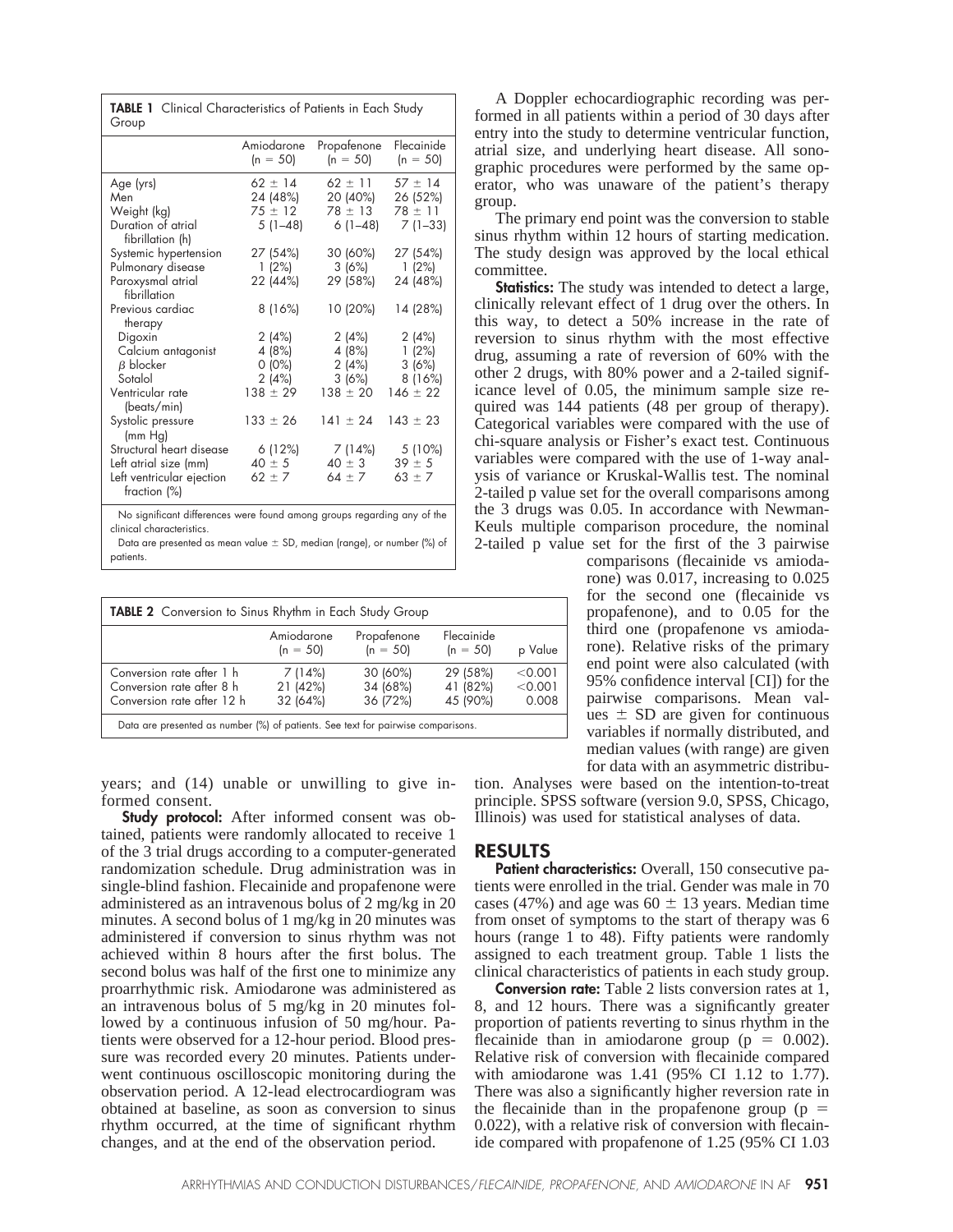

**FIGURE 1. Cumulative conversion rates (%) of atrial fibrillation for flecainide, propafenone, and amiodarone based on time after start of antiarrhythmic therapy.**

to 1.52). When compared with amiodarone, this higher reversion rate with flecainide was present from the first hour of the study period ( $p \le 0.001$ ). However, when compared with propafenone, no significant differences were found during the first 8 hours of the observation time ( $p = 0.11$ ), and only after administering the second bolus was there a significant difference between flecainide and propafenone. Although for the first 8 hours of the observation period propafenone had a higher conversion rate than amiodarone ( $p = 0.009$ ), no statistically significant differences were found between propafenone and amiodarone at the end of the observation time  $(p = 0.39)$ 

Compared with amiodarone, 4 patients had to be treated with flecainide to achieve 1 more conversion to sinus rhythm (95% CI 3 to 10); when compared with propafenone, 6 patients had to be given flecainide to achieve 1 more conversion to sinus rhythm (95% CI 4 to 33).

An analysis of the subgroup of patients who required a second bolus of propafenone or flecainide showed that conversion to sinus rhythm was achieved in 2 of 16 patients (12.5%) in the propafenone group and in 4 of 9 patients (44.4%) in the flecainide group  $(p = 0.07)$ .

The cumulative conversion rates for flecainide, propafenone, and amiodarone are shown in Figure 1.

**Conversion time:** Median time necessary to convert to sinus rhythm was significantly different among groups ( $p \le 0.001$ ), and it was lower in the flecainide (25 minutes, range 4 to 660) and propafenone (30 minutes, range 10 to 660) groups than in the amiodarone group (333 minutes, range 15 to 710;  $p \le 0.001$ for both comparisons).

**Heart rate in nonconverters:** Heart rate in nonconverters was controlled in 23 of 37 cases (62%). There were no significant differences among the 3 groups, with 13 of 18 patients (72%) with heart rate control in the amiodarone group, 6 of 14 (43%) in the propafenone group, and 4 of 5 (80%) in the flecainide group ( $p =$ 0.16). Time necessary for heart rate control in nonconverters was shorter in the amiodarone (287  $\pm$  292 minutes) than in the propafenone (495  $\pm$  308 minutes) and flecainide (615  $\pm$  120 minutes) groups, but differences were not significant.

**Adverse effects:** During the study period, adverse effects occurred in 16 cases (11%). Most adverse effects were mild and self-limited (Table 3), with no patient requiring inotropic support or pacing. Three patients (1 from each group) did not terminate the study protocol. Causes were cerebral embolism (amiodarone group), heart failure (propafenone group), and atrial flutter with 1:1 atrioventricular conduction requiring electrical cardioversion (flecainide group). No ventricular arrhythmia was noted during the study period.

## **DISCUSSION**

**Major findings:** The present study is the first to compare intravenous flecainide, propafenone, and amiodarone directly in patients with acute AF (onset within 48 hours). Our results show that flecainide is more effective than propafenone and amiodarone in converting acute AF to sinus rhythm after 12 hours of observation. This higher reversion rate with flecainide was present from the first hour of the study period when compared with amiodarone, and only after administering a second bolus when compared with propafenone. No differences in reversion rates were found between propafenone and amiodarone at the end of the observation time, although propafenone was faster in achieving the conversion to sinus rhythm.

**Comparison with previous studies—flecainide versus propafenone:** The efficacy of flecainide and propafenone to revert recent-onset AF has been compared in 2 studies. Capucci et al7 compared single oral doses of flecainide, propafenone, or placebo (observation time 8 hours). Conversion rates with flecainide (78%) and propafenone (72%) were significantly more effective than those with placebo, but not statistically different from each other. Comparable reversion rates were found in our study at 8 hours, although after the addition of the second bolus, flecainide showed a significantly higher conversion rate than propafenone. Suttorp et al<sup>8</sup> compared intravenous flecainide and propafenone in 40 patients (observation time 1 hour). Conversion to sinus rhythm occurred significantly more often with flecainide (90%) than with propafenone (55%). Although in our study flecainide was superior to propafenone, at the end of the first hour there were no differences between them. This difference in results may